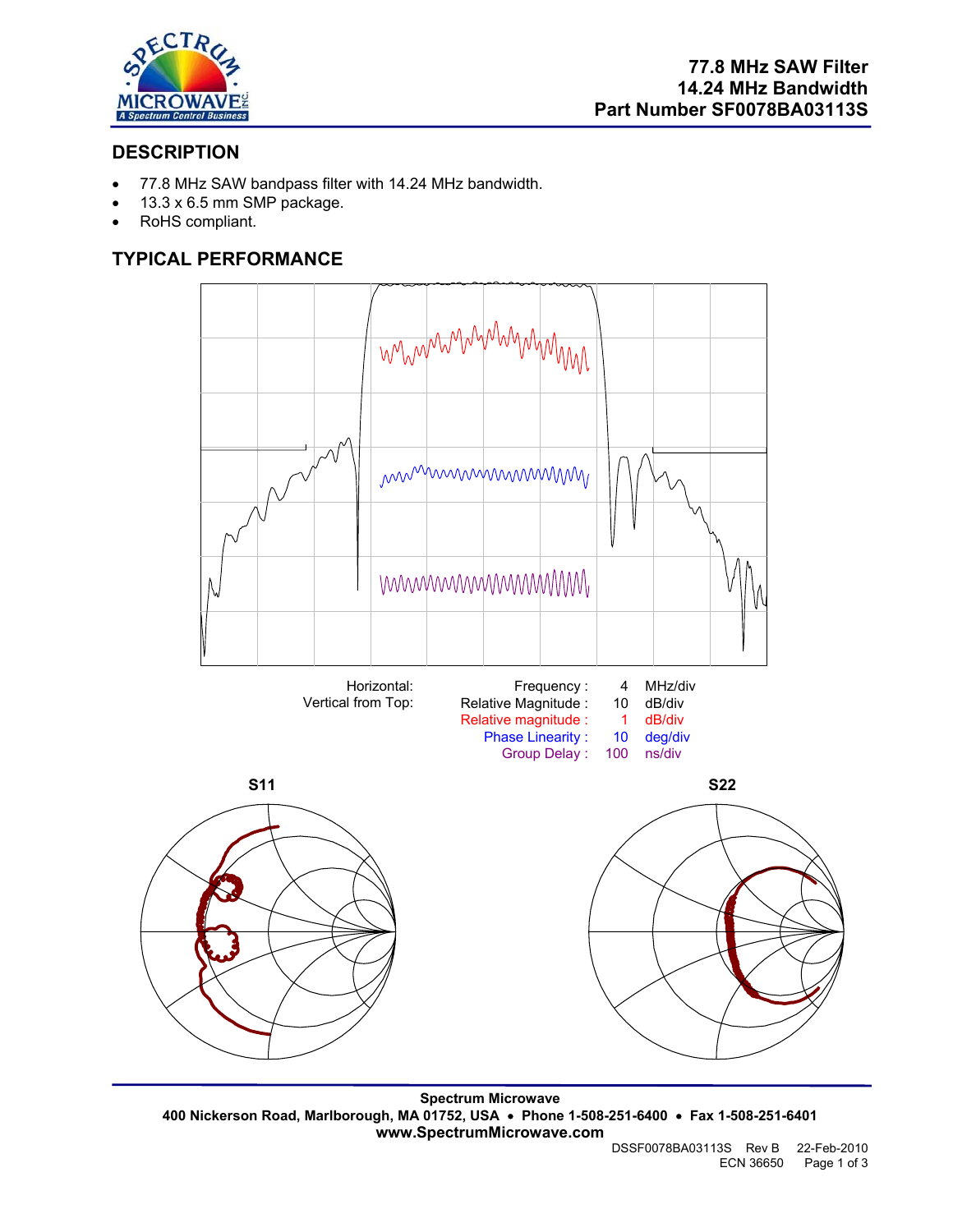

## **SPECIFICATION**

| Parameter <sup>2</sup>                   | <b>Min</b> | <b>Typ</b> | <b>Max</b> | <b>Units</b> |
|------------------------------------------|------------|------------|------------|--------------|
| Center Frequency (Fc) <sup>1</sup>       |            | 77.8       |            | <b>MHz</b>   |
| <b>Operating Bandwidth</b>               | 14.24      | 15.1       |            | <b>MHz</b>   |
| <b>Insertion Loss</b>                    |            | 15.8       | 17         | dB           |
| Amplitude Ripple <sup>3</sup>            |            | 0.8        | 1.2        | $dB$ p-p     |
| <b>Triple Travel Suppression</b>         | 30         | 35         |            | dВ           |
| Phase Deviation from Linear <sup>3</sup> |            | 5          | 10         | deg p-p      |
| Group Delay Variation <sup>3</sup>       |            | 100        | 180        | ns p-p       |
| <b>Absolute Delay</b>                    |            | 0.97       |            | <b>us</b>    |
| Rejection at Fc+/-8.5 MHz <sup>2</sup>   | 5          | 7          |            | dB           |
| Rejection at Fc+9.6 MHz <sup>2</sup>     | 16         | 18         |            | Db           |
| Rejection <sup>2</sup><br>0.3 to 55 MHz  | 45         | 55         |            | dB           |
| 55 to 65 MHz                             | 30         | 34         |            | dB           |
| 90 to 100 MHz                            | 30         | 35         |            | dB           |
| 100 to 210 MHz                           | 45         | 53         |            | dB           |
| 210 to 260 MHz                           | 30         | 49         |            | dB           |
| 260 to 500 MHz                           | 45         | 70         |            | dB           |
| Input/Output Return Loss (Fc+/-7.12 MHz) | 3          | 4.6        |            | dB           |
| Temperature Coefficient of Fc            |            | $-75$      |            | ppm/°C       |
| System Source and Load Impedance         |            | 50         |            | Ω            |

Notes: 1. Fixed reference frequency..

2. Rejection relative to passband insertion loss

3. Evaluated over any 3.84 MHz band within Fc+/-7.12 MHz.

4. All parameters met over operating temperature range.

#### **MAXIMUM RATINGS**

| Parameter                          |     | IEX. |     |
|------------------------------------|-----|------|-----|
| Storage Temperature Range          | -40 | 85   |     |
| <b>Operating Temperature Range</b> | -10 | 75   |     |
| Input Power Level                  |     | 22   | dBm |

## **MATCHING CIRCUIT**



Notes:

1. Recommend the use of  $<sup>+</sup>/-2%$  tolerance components.</sup>

2. Component values shown are for guidance only and may change depending on board layout.

**Spectrum Microwave 400 Nickerson Road, Marlborough, MA 01752, USA** • **Phone 1-508-251-6400** • **Fax 1-508-251-6401 www.SpectrumMicrowave.com**